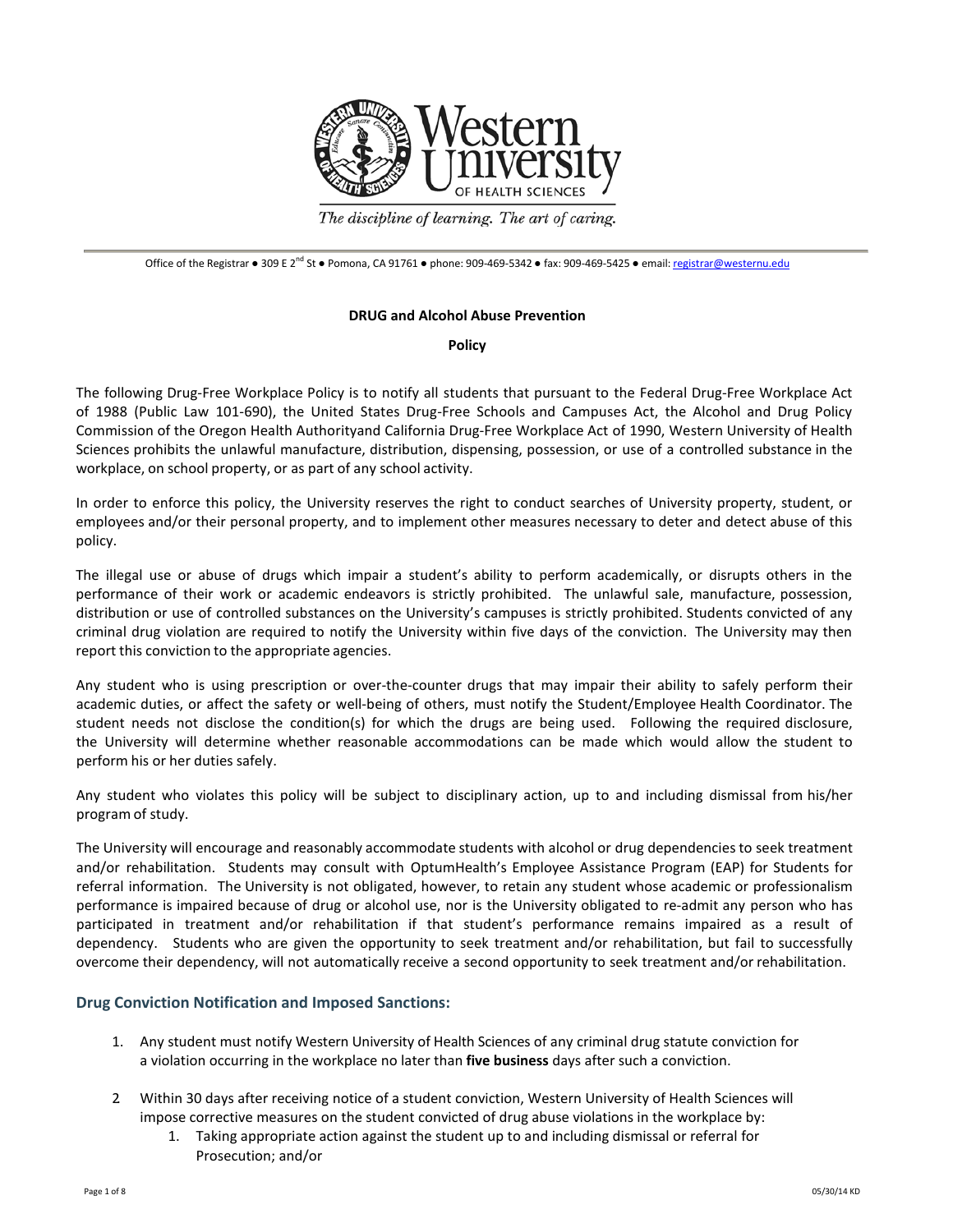2. Requiring such student to participate satisfactorily in a drug abuse assistance or rehabilitation program approved for such purposes by a federal, state of local health, law enforcement, or other appropriate agency.

# **State of Oregon Sanctions (per [Oregon State Legislature\)](https://www.oregonlegislature.gov/bills_laws/Pages/ORS.aspx)**

#### Classifications & Maximum Fines and Penalties

#### *Violation*

An offense is a violation if any of the following apply:

a) The offense is designated as a violation in the statute defining the offense.

b) The statute prescribing the penalty for the offense provides that the offense is punishable by a fine but does not provide that the offense is punishable by a term of imprisonment. The statute may provide for punishment in addition to a fine as long as the punishment does not include a term of imprisonment.

c) The offense is created by an ordinance of a county, city, district or other political subdivision of this state with authority to create offenses, and the ordinance provides that violation of the ordinance is punishable by a fine but does not provide that the offense is punishable by a term of imprisonment.

#### *ORS 161.566, 161.568*

The penalty for committing a violation is a fine. The law creating a violation may impose other penalties in addition to a fine but may not impose a term of imprisonment. Violations are classified for the purpose of sentencing into the following categories:

- Class A violations: Up to \$2,000
- Class B violations: Up to \$1,000
- Class C violations: Up to \$500
- Class D violations: Up to \$250
- Unclassified violations
- Specific fine violations

*ORS 153.015, 153.012, 153.018* 

#### *Misdemeanor*

The crime of a misdemeanor if it is so designated in any statute of this state or if a person convicted thereof may be sentenced to a maximum term of imprisonment of not more than one year. There may also be crime-specific penalties provided in the statute defining the crime.

- Class A misdemeanor: Up to 1 year and \$6,250, or twice the value of resulting gain of property or money
- Class B misdemeanor: Up to 6 months and \$2,500, or twice the value of resulting gain of property or money
- Class C misdemeanor: Up to 30 days and \$1,250, or twice the value of resulting gain of property or money
- Unclassified Misdemeanors

*ORS 161.545, 161.635, 161.615*

#### *Felony*

The crime of a felony if it is so designated in any statute of this state or if a person convicted under a statute of this state may be sentenced to a maximum term of imprisonment of more than a year. There may also be crime-specific penalties provided in the statute defining the crime.

- Class A felony: Up to 20 years and \$375,000, or twice the value of resulting gain of property or money
- Class B felony: Up to 10 years and \$250,000, or twice the value of resulting gain of property or money
- Class C felony: Up to 5 years and \$125,000, or twice the value of resulting gain of property or money Unclassified Felonies

*ORS 161.525, 161.625, 161.605*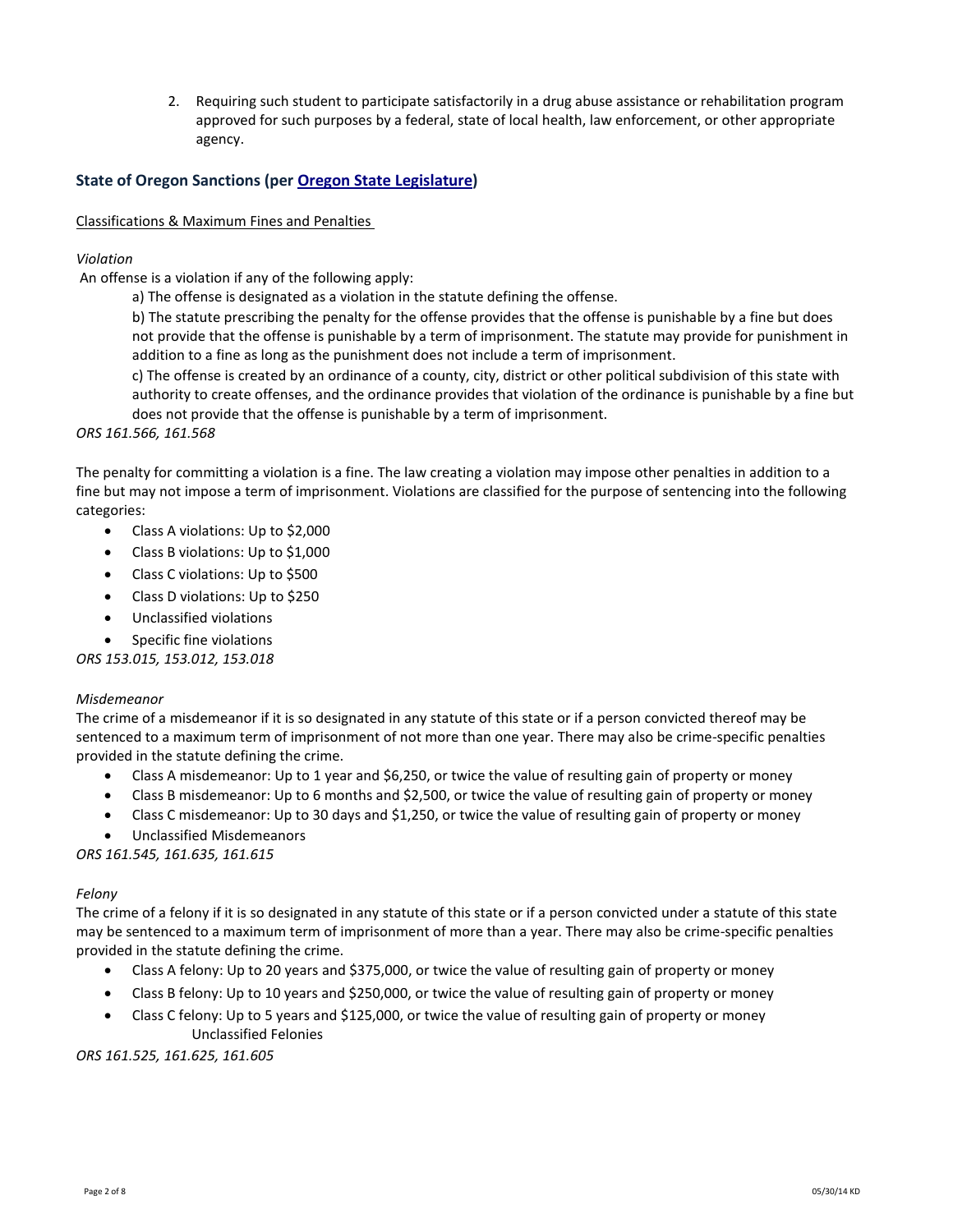# Substance-Specific Sanctions

# *Alcohol*

# *MIP - Minor in Possession*

No minor under 21 years of age shall attempt to purchase or be in possession of alcoholic liquor. Possession may include holding, consuming or attempting to purchase alcohol. Personal possession of alcoholic liquor includes consumption of liquor.

Fine: Up to \$360 (*Class B Violation) ORS 471.430* (1)

# *Controlling an Area Where Minors are Permitted to Consume Alcohol*

No person in control of property may knowingly allow minor(s) to consume alcohol or allow minor(s) to remain on the property after consuming. Private property may include a hotel room, camp site, or any rented/leased location. Fine: 1st offense a fine up to \$350, 2nd offense is a fine up to \$1,000, and 3rd or subsequent offenses a fine up to \$1,000 and not less than 30 days of imprisonment. (Criminal Violation) ORS 471.410 (3)

# *Furnishing Alcoholic Liquor to a Minor*

No one shall sell, give or otherwise make available any alcoholic liquor to a person under the age of 21 years. Penalty: Up to \$6,250 and/or jail or both (*Class A Misdemeanor)* ORS 471.410(2)

# *Driving Under the Influence*

A person commits the offense of driving while under the influence of intoxicants if the person drives a vehicle while the person has a blood alcohol content of 0.08 or more and/or under the influence of intoxicating liquor and/ or controlled substance. For the purposes of the state of Oregon DUII statutes, for a person under 21 years of age, any amount of alcohol in the blood constitutes being under the influence of intoxicating liquor.

Penalty: Minimum fine of \$1,000 for 1st offense, \$1,500 for 2nd offense, and \$2,000 for the 3rd or subsequent conviction. Additional penalties may include: fee to be paid on conviction, suspension of license, mandatory alcohol education, screening and treatment, mandatory imprisonment or community service, attendance at victim impact treatment session and session fee, and ignition interlock device installed on your vehicle

*(Class A Misdemeanor*) ORS 813.010

# *Misrepresentation of Age by a Minor*

When minors misrepresent their age, purposely are not truthful about their age to purchase alcohol, enter a lounge or evade detection by law enforcement, the minor may be fined. If DMV identification is used in misrepresentation, the minor's driving privileges may be suspended for up to one year and/or the minor will have to wait for up to one year to apply for a driver's license.

(*Class C Misdemeanor)* ORS 165.805

# *False Swearing*

Falsifying information knowing that what you say is untrue. Anyone purchasing a keg using a false name or any other deceitful information shall be subject to this definition.

(*Class A Misdemeanor*) ORS 162.075 (1)

# *Entry of Licensed Premises by Persons Under 21*

No one under 21 years of age shall enter or attempt to enter any area of a licensed premise that is posted or otherwise identified as prohibited to minors.

*(Class B Violation)* ORS 471.430 (3 and 4)

# *Selling Alcohol Without a Liquor License*

No person who owns, operates or conducts a private or public club and who is not in possession of a license issued by the commission permitting the mixing, storing, and serving of alcoholic liquor at said premises, and no agent, servant or employee of such person, for a financial consideration by way of a charge for service, membership fee, admission fee, initiation fee, club dues, contributions or other fee or charge, shall serve or permit to be serve. Fine: Up to \$360 *(Class A Misdemeanor)* ORS 471.475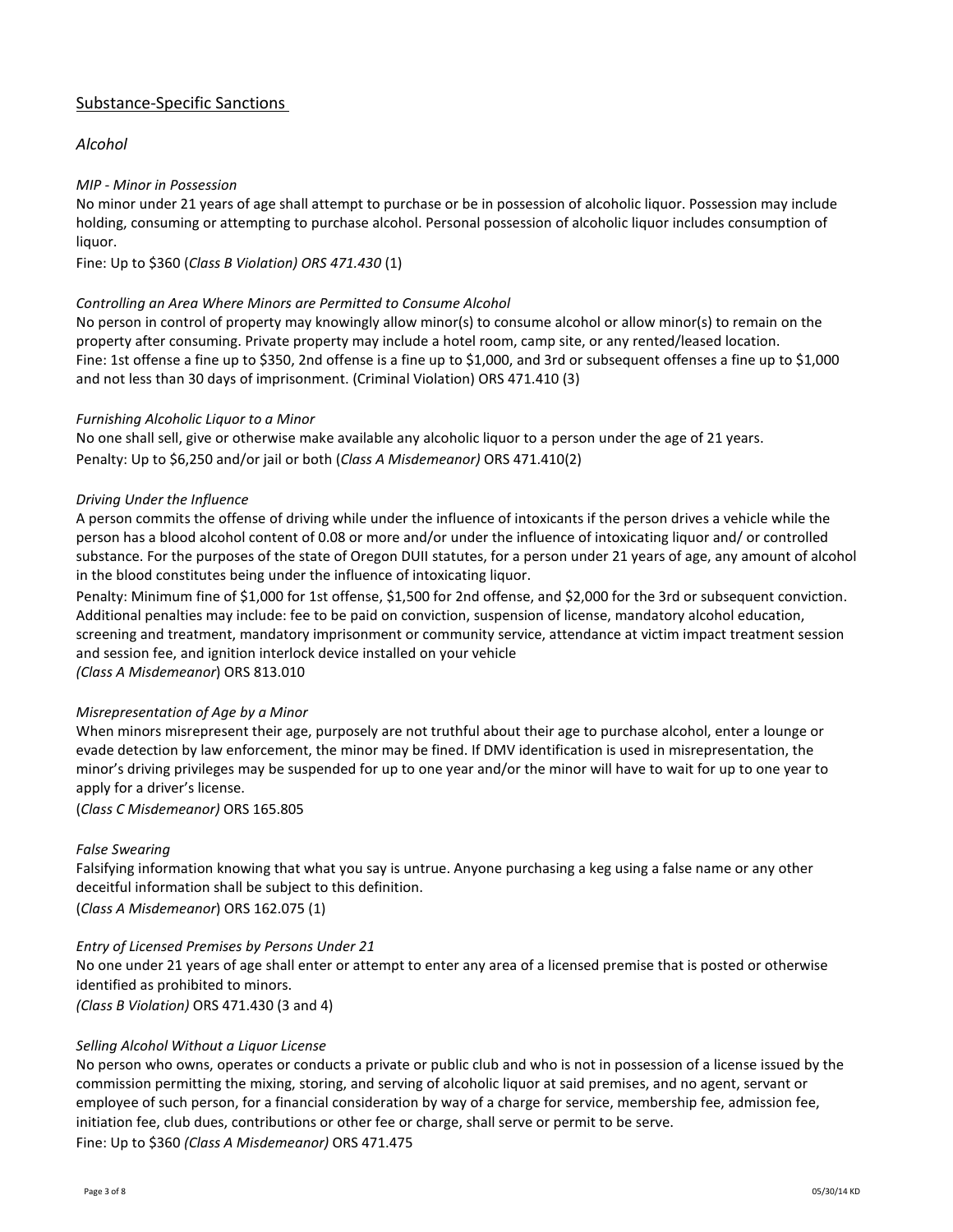# *Marijuana*

#### *Delivery for Consideration (selling, dealing, or bartering)*

Penalty: Up to 10 years and up to \$100,00 fine, plus twice the value of any resulting gain of property or money (*Class B Felony* if the delivery is for consideration, Class C Felony if the delivery is for no consideration) ORS 475.860 (2)

*Delivery Not for Consideration (less than 1 oz.)*  Penalty: Up to 1 year and up to \$2,500 (*Class A Misdemeanor*) ORS 475.860 (3a)

*Delivery Not for Consideration (less than 5 gm.)*  Penalty: Fine of at least \$500, but not more than \$1000 (*Violation*) ORS 475.860 (3b)

*Unlawful possession (less than 1 oz.)*  Penalty: Fine of \$500-\$1000, plus twice the value of any resulting gain of property or money (*Violation*) ORS 475.864 (3)

*Unlawful possession (more than 1 oz.)*  Penalty: Up to 10 years and up to \$100,000 fine, plus twice the value of any result gain of property or money (*Class B Felony*) ORS 475.864

# *Illicit Drugs*

In Oregon, penalties for possession and distribution are determined by the Controlled Substance Schedule upon which the drug appears (ORS 475.035).

# **Health Risks**

The abuse of narcotics, depressants, stimulants, hallucinogens, or alcohol can cause serious detriment to a person's health. The health risks associated with the misuse of the previously mentioned drugs vary but include, and are not limited to: convulsions, coma, paralysis, irreversible brain damage, tremors, fatigue, paranoia, insomnia, and possible death. Drug and alcohol abuse is extremely harmful to a person's health, interferes with productivity and alertness, and attending classes/rotations while under the influence of drugs or alcohol could be a danger to the student under the influence, fellow students, and to patients/clients under the student's care.

Described below are some of the additional dangers and symptoms relative to use/abuse:

• **Marijuana:** Commonly known as "pot", it is a plant with the botanical name of cannabis sativa. Pot is almost always smoked but can be ingested. Use causes the central nervous system to become disorganized and confused. Most users experience an increase in heart rate, reddening of eyes and dryness of the throat and mouth.

Studies have proven that marijuana's mental effects include temporary impairment of short-term memory and an altered sense of time. It also reduces the ability to perform tasks requiring concentration, swift reactions and coordination. Feelings of euphoria, relaxation and bouts of exaggerated laughter are also commonly reported.

Smoking "pot" may cause: brain chemical changes, an altered reality, physically damaged lungs, emphysema, chronic bronchitis, lung cancer, a weakened immune system, damage to sperm in males, irregular menstrual cycles in females, reduced fertility and sex drive.

• **Cocaine/Crack:** Cocaine is a stimulant drug, which is derived from the coca plant. Street cocaine is available in the form of a powder or a "rock" of crack and is most commonly inhaled or smoked. Cocaine increases the heart rate and blood pressure and is very addictive.

Crack is a form of smokable cocaine named for the popping sound it makes when burned. It is a mixture of cocaine, baking soda, and water. It is 5-10 times more potent than cocaine and is extremely dangerous. It has been reported that addiction can occur with as few as two "hits".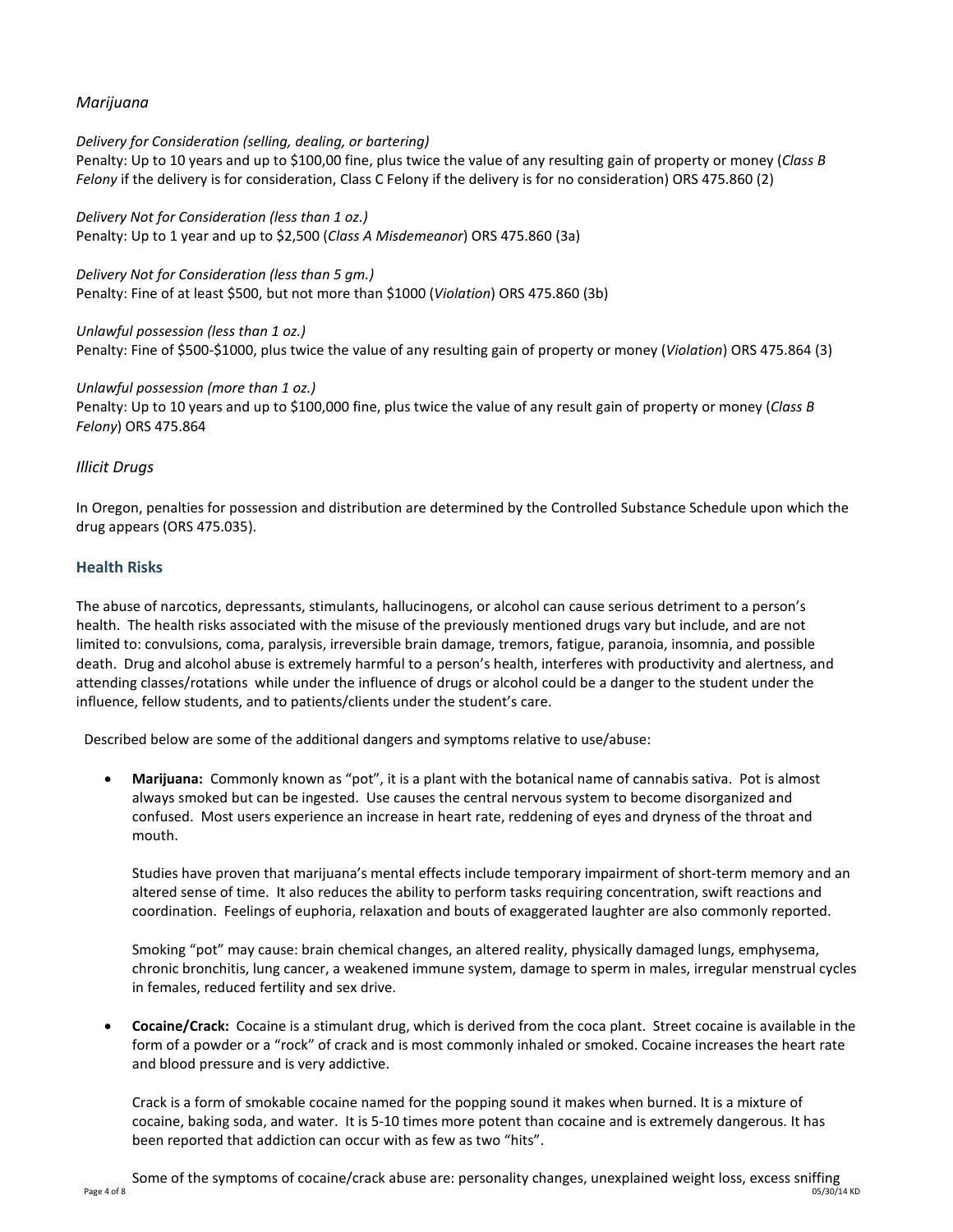and coughing, insomnia, depression, irritability, neglect of responsibility toward work, school, family and friends, and panic attacks.

• **Alcohol:** In small doses, alcohol has a tranquilizing effect on most people, although it appears to stimulate others. Alcohol first acts on those parts of the brain that affect self-control and other learned behaviors; lowered selfcontrol often leads to the aggressive behavior associated with those who drink. Alcohol use can also quickly cause dehydration, coordination problems, and blurred vision.

In large doses, alcohol can dull sensation and impair muscular coordination, memory and judgment. Taken in larger quantities over a long period of time, alcohol can damage the liver and heart and cause brain damage and a great number of other health, medical, and social issues.

• **Hallucinogens:** These are also known as psychedelics. The effects vary; the same person may have different reactions on different occasions. Most users are affected by changes in time and space perception, delusions and hallucinations. The effects may be mild or overwhelming, depending on the dose and quantity or the drug.

Physical reactions range from minor changes such as dilated pupils, a rise in temperature and heartbeat to tumors. High doses can greatly alter the state of consciousness. After taking a hallucinogenic, the user loses control of thought processes. Although many perceptions are pleasant, others may cause panic or may make a person believe that he or she cannot be harmed. These delusions can be quite dangerous.

• **Heroin:** Heroin is a narcotic, which relieves pain and induces sleep. Commonly known as "junk" or "smack", heroin is a highly addictive depressant and has been attributed as the cause of many deaths. Obvious symptoms include "pin point pupils", drowsy, lethargic, slurred speech and an inability to concentrate. Related medications used to treat pain include oxycontin and oxycodone, methadone, and codeine. The abuse of painkillers ranks second only to the abuse of marijuana in the United States.

Heroin users experience a high rate of infectious diseases due to a weakened immune system and dirty needles shared by users. Children can be born addicted or can become addicted from heroin in the mother's milk.

• **Crystal Methamphetamine:** Crystal methamphetamine is a colorless, odorless powerful and highly addictive synthetic (man-made) stimulant. Crystal methamphetamine typically resembles small fragments of glass or shiny blue-white "rocks" of various sizes. Like powdered methamphetamine), crystal methamphetamine produces longlasting euphoric effects. Crystal methamphetamine, however, typically has a higher purity level and may produce even longer-lasting and more intense physiological effects than the powdered form of the drug.

Crystal methamphetamine use is associated with numerous serious physical problems. The drug can cause rapid heart rate, increased blood pressure, and damage to the small blood vessels in the brain – which can lead to stroke. Chronic use of the drug can result in inflammation of the heart lining. Overdoses can cause hyperthermia (elevated body temperature), convulsions, and death.

Individuals who use crystal methamphetamine also may have episodes of violent behavior, paranoia, anxiety, confusion, and insomnia. The drug can produce psychotic symptoms that persist for months or years after an individual has stopped using the drug.

Crystal methamphetamine users who inject the drug expose themselves to additional risks, including contracting HIV (human immunodeficiency virus), methamphetamine also risk scarred or collapsed veins, infections of the heart lining and valves, abscesses, pneumonia, tuberculosis, and liver or kidney disease.

- **Depressants:** Depressants are highly addictive. They are usually known as "downers". A user may be drowsy, lethargic, suffer from memory loss and have slurred speech. Many lawful drugs that have a depressant feature are from the family of drugs called barbiturates. More serious effects of the abuse of downers are liver damage, paradoxical anxiety and excited rage, coma and death.
- Page 5 of 8 and cheerfulness; it also contains anti-coagulative properties, which can cause a person to bleed to death if 05/30/14 KD • **Ecstasy:** (MDMA) Also known as XTC, X and E, Ecstasy is a mind altering drug with hallucinogenic and speed like side effects. Often used at raves it is taken to promote loss of inhibition, excited-ness, euphoria, energy, and sexual stimulation. Ecstasy increases the amounts of serotonin in a person's brain, which causes increased energy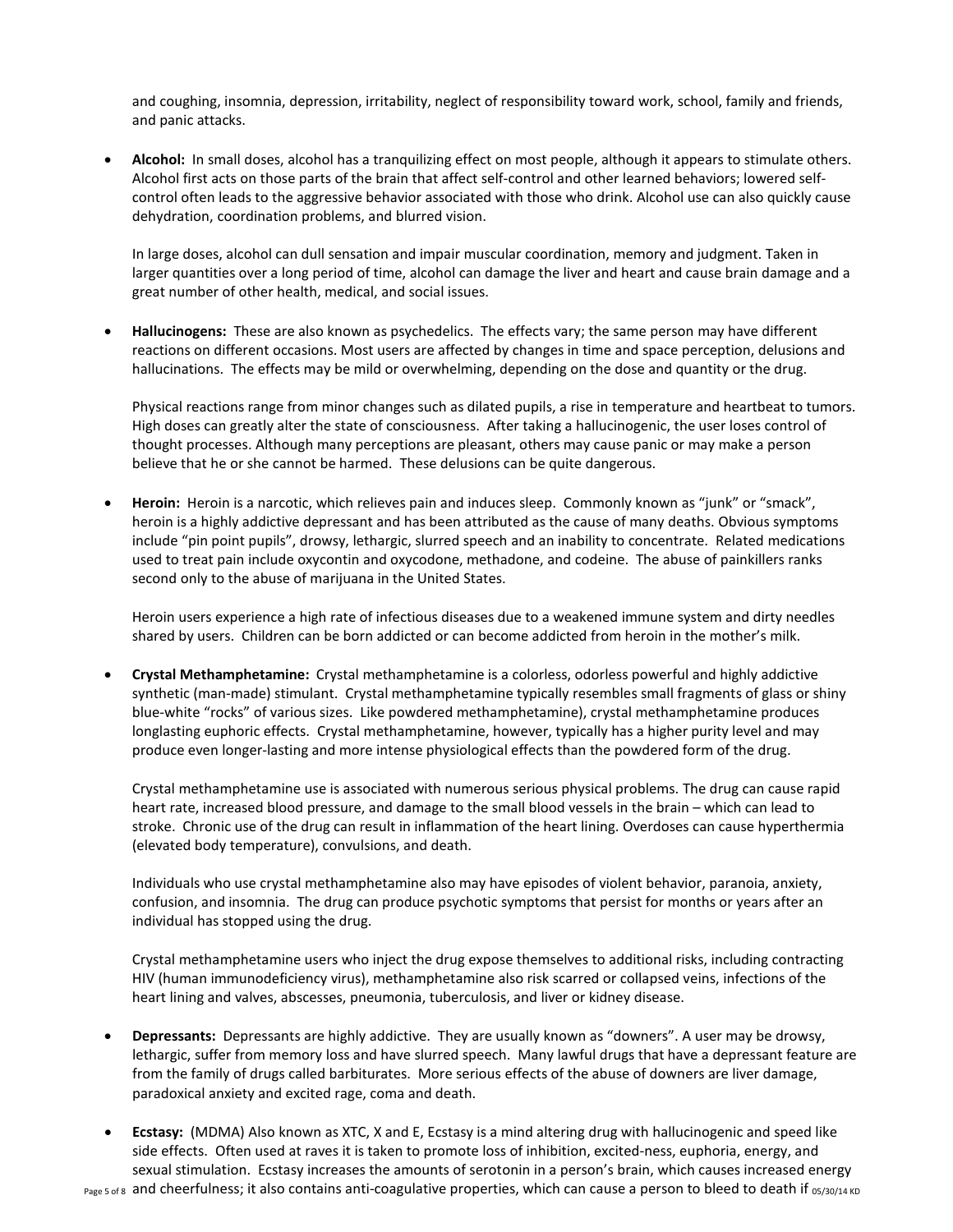injured. Ecstasy can also cause serious brain damage in a short time. Side effects of ecstasy are: depression, increase in heart rate and blood pressure, muscle tension, nausea, blurred vision, faintness, chills, brain damage, organ damage, and death. Similar "designer drugs" include MDEA and MDA (also known as "Adam" and "Eve")

- **Ritalin:** Methylphenidate (Ritalin) is a medication prescribed for individuals (usually children) who have an abnormally high level of activity or attention-deficit hyperactivity disorder (ADHD). It contains amphetamines and can be abused as a stimulant by those other than for whom prescribed. When abused, the tablets are either taken orally or crushed and snorted. Some abusers dissolve the tablets in water and inject the mixture – complications can arise from this because insoluble fillers in the tablets can block small blood vessels.
- **GHB:** Gamma-hydroxyl butyrate is an intoxicating chemical with medical, recreational, and potentially dangerous uses. Its use is illegal for any purpose in the United States. Nicknamed the "date rape drug," it is a clear liquid often mixed in drinks to promote relaxation or increased sociability. When taken, side effects can be: drowsiness, dizziness, vomiting, amnesia, decreased motor skills, slurring of speech, unrouseable sleep (coma) and death. GHB was used as a dietary supplement until banned by the FDA. GHB is now illegal in the United States. Common slang names for GHB are: G, Liquid X, GBH, Gamma-oh, Blue Verve, **G**rievous **B**odily **H**arm, Goop, and EZLay.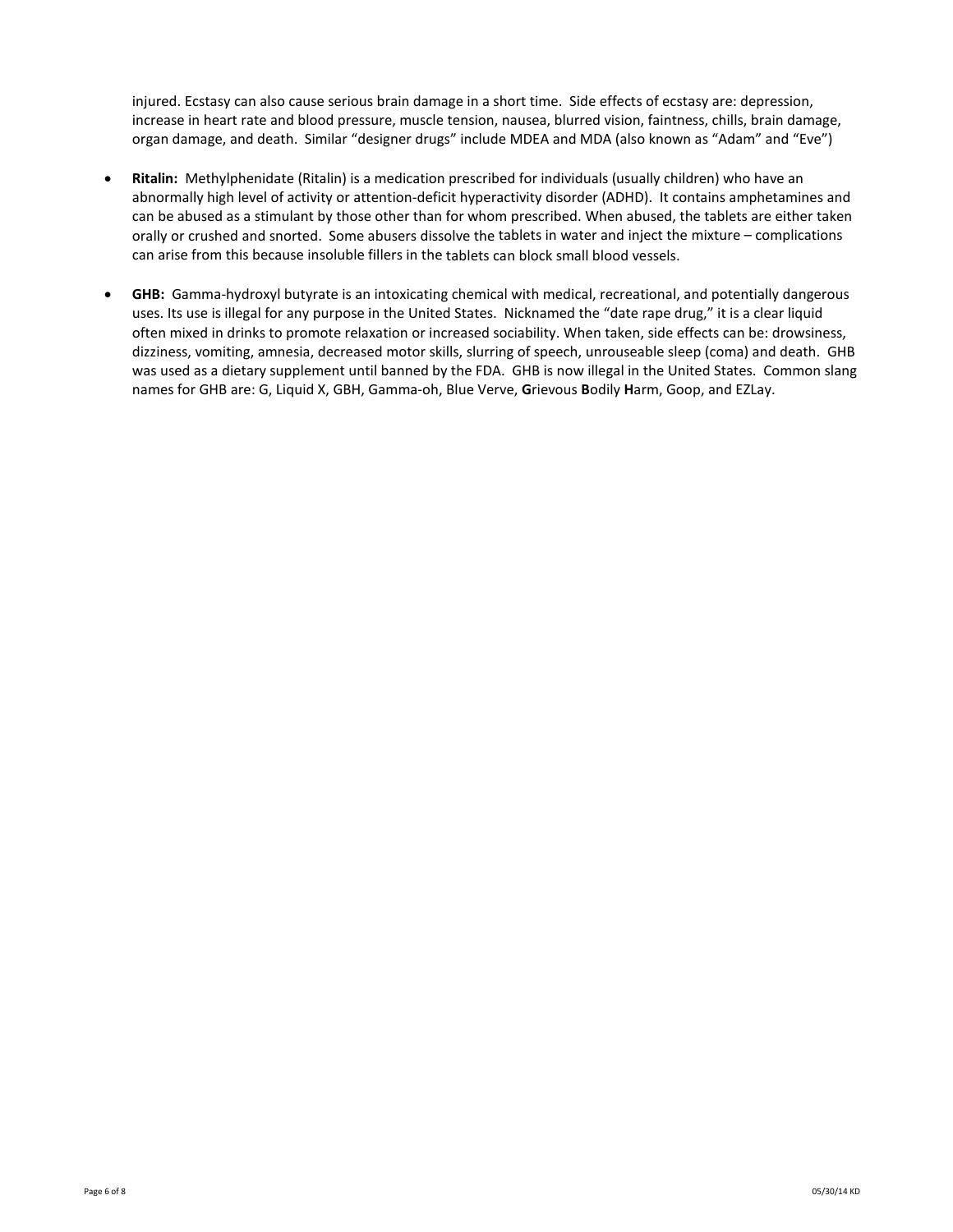# **Laws relating to Drug Violations:**

Attached is a list of violation codes associated with the unlawful manufacture, distribution, dispensing, possession or use of any controlled substance. Any student violating any of the described laws of the Health and Safety Code or the Business and Professional Code could be subject to fines and imprisonment.

# **Federal Trafficking Penalties**

| <b>DRUG/SCHEDULE</b>                         | <b>QUANTITY</b>           | <b>PENALTIES</b>                                                                            | <b>QUANTITY</b>                                           | <b>PENALTIES</b>                                                             |  |
|----------------------------------------------|---------------------------|---------------------------------------------------------------------------------------------|-----------------------------------------------------------|------------------------------------------------------------------------------|--|
| Cocaine (Schedule II)                        | 500 - 4999 gms<br>mixture | <b>First Offense:</b><br>Not less than 5 yrs,<br>and not more than                          | 5 kgs or more<br>mixture                                  | <b>First Offense:</b><br>Not less than 10 yrs, and<br>not more than life. If |  |
| Cocaine Base                                 | 28-278 gms                | 40 yrs. If death or                                                                         | 279 gms or                                                | death or serious injury,                                                     |  |
| (Schedule II)                                | mixture                   | serious injury, not less                                                                    | more mixture                                              | not less than 20 or more                                                     |  |
| Fentanyl (Schedule II)                       | 40 - 399 gms              | than 20 or more than                                                                        | 400 gms or                                                | than life. Fine of not                                                       |  |
|                                              | mixture                   | life. Fine of not more<br>than \$2                                                          | more mixture                                              | more than \$4 million if<br>an                                               |  |
| Fentanyl Analogue                            | 10 -99 gms                | million if an                                                                               | 100 gms or                                                | individual, \$10 million if                                                  |  |
| (Schedule I)                                 | mixture                   | individual, \$5                                                                             | more mixture                                              | not an individual.                                                           |  |
| Heroin (Schedule I)                          | 100 -999 gms              | million if not an                                                                           | 1 kg or more<br>mixture                                   |                                                                              |  |
| LSD (Schedule I)                             | mixture<br>$1 - 9$ gms    | individual                                                                                  |                                                           | <b>Second Offense: Not less</b>                                              |  |
|                                              | mixture                   |                                                                                             | 10 gms or more                                            | than 20 yrs, and not                                                         |  |
|                                              |                           | <b>Second Offense: Not</b>                                                                  | mixture                                                   | more than life. If death                                                     |  |
| Methamphetamine                              | 5-49 gms pure             | less than 10 yrs, and<br>not more than life. If                                             | 50 gms or                                                 | or serious injury, life                                                      |  |
| (Schedule II)                                | or 50 -499 gms            | death or serious                                                                            | more pure or                                              | imprisonment. Fine of<br>not more than \$8 million                           |  |
|                                              | mixture                   | injury, life                                                                                | 500 gms or                                                | if an                                                                        |  |
|                                              |                           | imprisonment. Fine of                                                                       | more mixture                                              | individual, \$20 million                                                     |  |
| PCP (Schedule II)                            | 10 -99 gms                | not more than \$4                                                                           | 100 gm or                                                 | if not an individual.                                                        |  |
|                                              | pure or 100 -             | million if an individual,                                                                   | more pure or                                              |                                                                              |  |
|                                              | 999 gms<br>mixture        | \$10 million if not an                                                                      | 1 kg or more<br>mixture                                   | 2 or More Prior                                                              |  |
|                                              |                           | individual                                                                                  |                                                           | Offenses:                                                                    |  |
|                                              |                           |                                                                                             |                                                           | Life imprisonment                                                            |  |
|                                              |                           |                                                                                             |                                                           |                                                                              |  |
|                                              |                           |                                                                                             |                                                           |                                                                              |  |
| <b>PENALTIES</b>                             |                           |                                                                                             |                                                           |                                                                              |  |
|                                              | Any amount                | First Offense: Not more that 20 yrs. If death or serious                                    |                                                           |                                                                              |  |
| Other Schedule I & II<br>drugs (and any drug |                           |                                                                                             | injury, not less than 20 yrs, or more than Life. Fine \$1 |                                                                              |  |
| product containing                           |                           | million if an individual, \$5 million if not an individual.                                 |                                                           |                                                                              |  |
| Gamma Hydroxybutyric                         |                           | Second Offense: Not more than 30 yrs. If death or serious injury,                           |                                                           |                                                                              |  |
| Acid)                                        |                           |                                                                                             |                                                           |                                                                              |  |
| Flunitrazepam                                | 1 gm or more              | not less than life. Fine \$2 million if an individual, \$10 million if not<br>an individual |                                                           |                                                                              |  |
| (Schedule IV)                                |                           |                                                                                             |                                                           |                                                                              |  |
| Other Schedule III                           |                           | First Offense: Not more than 5 years. Fine not more than                                    |                                                           |                                                                              |  |
| drugs                                        | Any amount                | \$250,000 if an individual, \$1 million if not an individual.                               |                                                           |                                                                              |  |
|                                              |                           |                                                                                             |                                                           |                                                                              |  |
|                                              |                           | Second Offense: Not more 10 yrs. Fine not more than                                         |                                                           |                                                                              |  |
| Flunitrazepam                                | 30 to 999 mgs             | \$500,000 if an individual, \$2 million if not an individual                                |                                                           |                                                                              |  |
| (Schedule IV)                                |                           |                                                                                             |                                                           |                                                                              |  |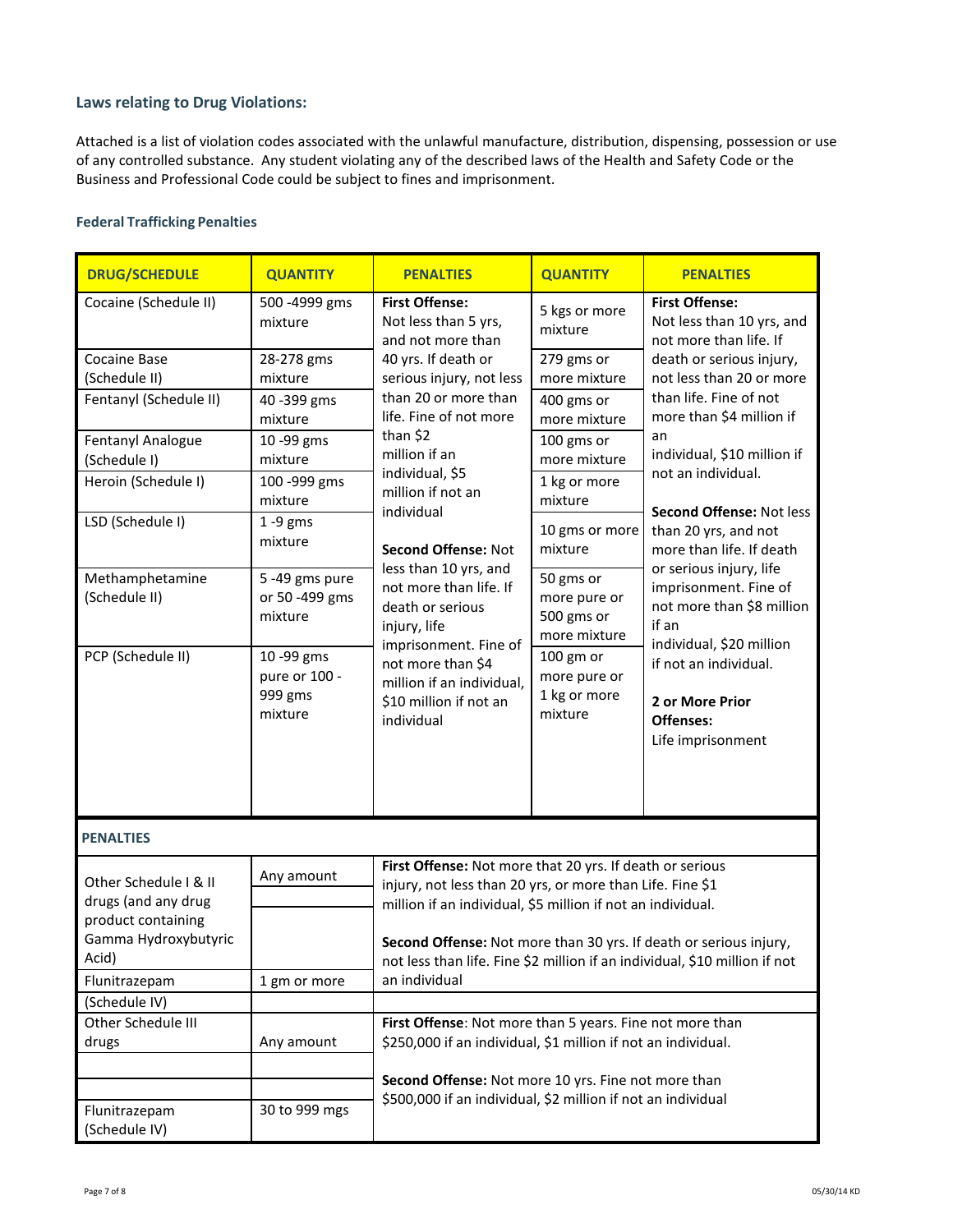| All other Schedule IV<br>drugs | Any amount          | <b>First Offense:</b> Not more than 3 years. Fine not more than<br>\$250,000 if an individual, \$1 million if not an individual.                                                                                                                      |
|--------------------------------|---------------------|-------------------------------------------------------------------------------------------------------------------------------------------------------------------------------------------------------------------------------------------------------|
| Flunitrazepam<br>(Schedule IV) | Less than 30<br>mgs | <b>Second Offense:</b> Not more than 6 yrs. Fine not more than<br>\$500,000 if an individual, \$2 million if not an individual.                                                                                                                       |
| All Schedule V drugs           | Any amount          | First Offense: Not more than 1 yr. Fine not more than<br>\$100,000 if an individual, \$250,000 if not an individual.<br><b>Second Offense:</b> Not more than 2 yrs. Fine not more<br>than \$200,000 if an individual, \$500,000 if not an individual. |

# **Federal Trafficking Penalties – Marijuana**

| <b>DRUG</b>    | <b>QUANTITY</b>                                         | <b>1st OFFENSE</b>                                                                              | <b>2nd OFFENSE</b>                                                                              |
|----------------|---------------------------------------------------------|-------------------------------------------------------------------------------------------------|-------------------------------------------------------------------------------------------------|
| Marijuana      | 1,000 kg or more<br>mixture; or 1,000<br>or more plants | Not less than 10 years, not<br>more than life                                                   | Not less than 20 years, not<br>more than life                                                   |
|                |                                                         | $\Box$ If death or serious injury, not<br>less than 20 years, not more<br>than life             | $\Box$ If death or serious injury,<br>mandatory life                                            |
|                |                                                         | Fine not more than \$4 million if<br>an individual, \$10 million if other<br>than an individual | Fine not more than \$8 million if<br>an individual, \$20 million<br>if other than an individual |
| Marijuana      | 100 kg to 999 kg<br>mixture; or 100 to<br>999 plants    | Not less than 5 years, not<br>more than 40 years                                                | Not less than 10 years, not<br>more than life                                                   |
|                |                                                         | $\Box$ If death or serous injury, not<br>less than 20 years, not more<br>than life              | If death or serious injury,<br>mandatory life                                                   |
|                |                                                         | Fine not more than \$2 million if<br>an individual, \$5 million if other<br>than an individual  | Fine not more than \$4 million if<br>an individual, \$10 million<br>if other than an individual |
| Marijuana      | more than 10 kgs                                        | Not more than 20 years                                                                          | Not more than 30 years                                                                          |
|                | hashish; 50 to 99<br>kg mixture<br>more than 1 kg of    | $\Box$ If death or serious injury, not<br>less than 20 years, not more<br>than life             | If death or seroius injury,<br>$\Box$<br>mandatory life                                         |
|                | hashish oil; 50 to                                      |                                                                                                 | Fine \$2 million if an                                                                          |
|                | 99 plants                                               | Fine \$1 million if an individual,<br>\$5 million if other than an<br>individual                | individual, \$10 million if<br>other than individual                                            |
| Marijuana      | 1 to 49 plants; less<br>than 50 kg<br>mixture           | Not more than 5 years                                                                           | Not more than 10 years<br>Fine \$500,000 if an                                                  |
| Hashish        | 10 kg or less                                           | $\Box$ Fine not more than \$250,000,<br>\$1 million other than                                  | individual, \$2 million if other                                                                |
|                |                                                         | individual                                                                                      | than individual                                                                                 |
| Hashish<br>Oil | 1kg or less                                             |                                                                                                 |                                                                                                 |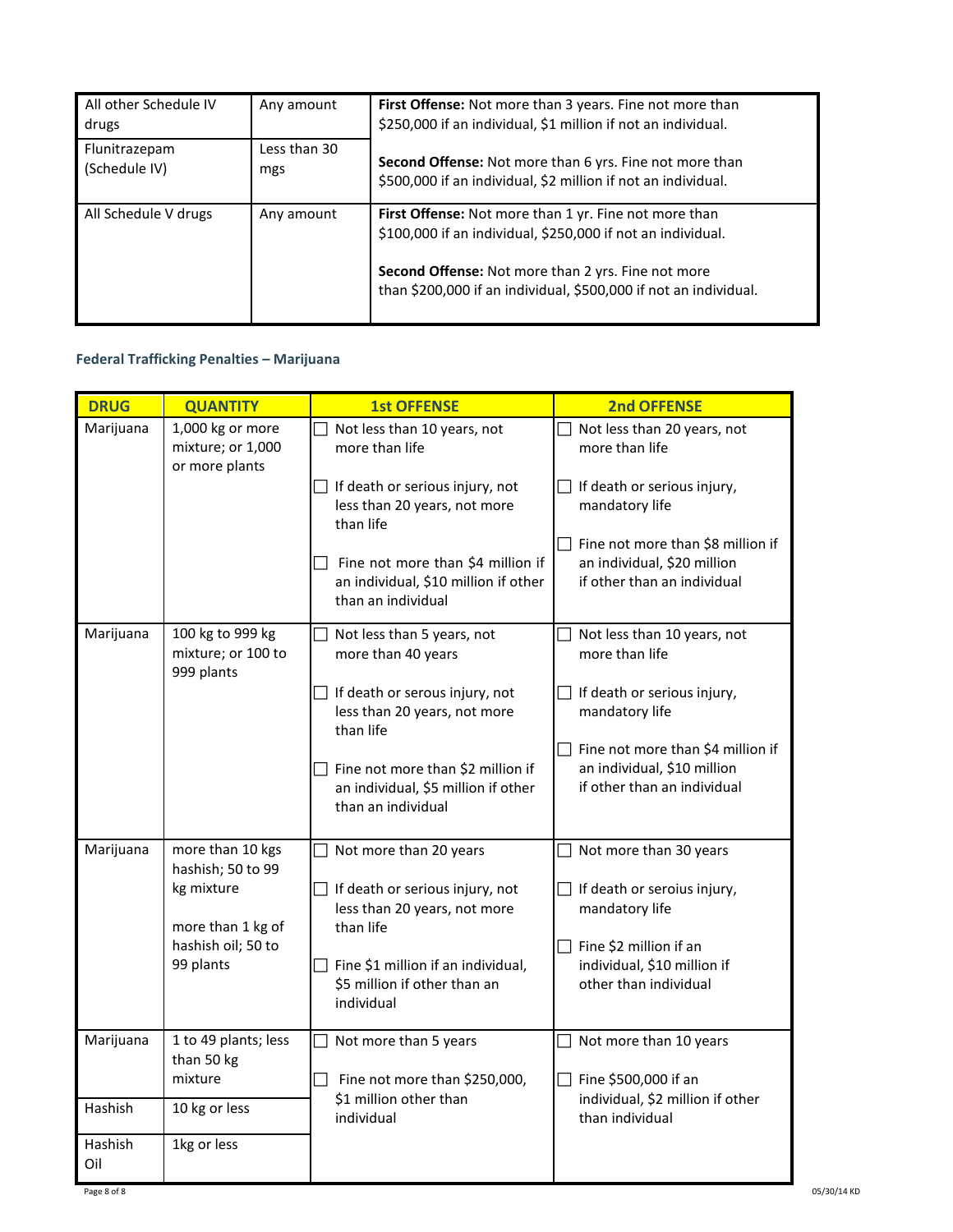#### **Rehabilitation:**

Western University of Health Sciences will reasonably accommodate any student who volunteers to enter an alcohol or drug rehabilitation program, provided the reasonable accommodation does not impose undue hardship on Western University of Health Sciences. Reasonable accommodation could include a Medical Leave of Absence. However, Western University of Health Sciences is not obligated to offer an accommodation for any student who has violated any University policy that in Western University of Health Sciences' sole discretion merits termination of the relationship before asking for assistance. Western University of Health Sciences' will take reasonable measures to safeguard the privacy of the student concerning enrollment in an alcohol or drug rehabilitation program. If student enters into a state approved rehabilitation program, he/she shall sign an agreement with Western University of Health Sciences, which will include the following:

- 1. Enroll in and complete a University approved rehabilitation program at the student's expense.
- 2. Execute the appropriate release of medical information forms to the University in order to monitor the compliance with the rehabilitation program.
- 3. Ensure the treatment facility provides the University with the necessary documentation to establish compliance.
- 4. Abstain from any illegal drug misconduct.
- 5. Acknowledge that any future violation of Western University of Health Sciences drug prohibitions shall result in immediate dismissal.
- 6. Failure to comply with any provision of the agreement shall result in immediate dismissal.

#### **Where can students go for help?**

Call the Employee Assistance Program (EAP) for Students through OptumHealth at (800) 234-5465. You may also visit OptumHealth's web site [www.liveandworkwell.com](http://www.liveandworkwell.com/) and click the "register" button. If you would like to enter the site anonymously, go to [www.liveandworkwell.com](http://www.liveandworkwell.com/) and click the "Click here to enter using only an Access Code" button on the right side. A field will appear and you can enter your Access Code, "westernu".

For urgent concerns, you may also call or meet with our on-site counselor:

**Pomona Campus Anna Couch, MA, MFT** Phone: 909-469-8496 Pager: 626-932-2575

#### **Office Location and Hours**

Health Sciences Center (HSC), Room #107 Tuesday: 2:30 – 7:00 p.m. Wednesday and Thursday: 11:30 a.m. – 2:45 p.m. Friday:  $12:00 - 1:00$  p.m. May also be seen off campus by calling: 909-860-1541

#### **Lebanon Campus**

**Lonny R. Bevill, LMFT** Phone: 541-905-5423 Email: lonnybevillmft@aol.com

#### **Office Location and Hours**

Samaritan Professional Services Center, Suite A2 Wednesday: 12:00pm – 7:00 p.m.